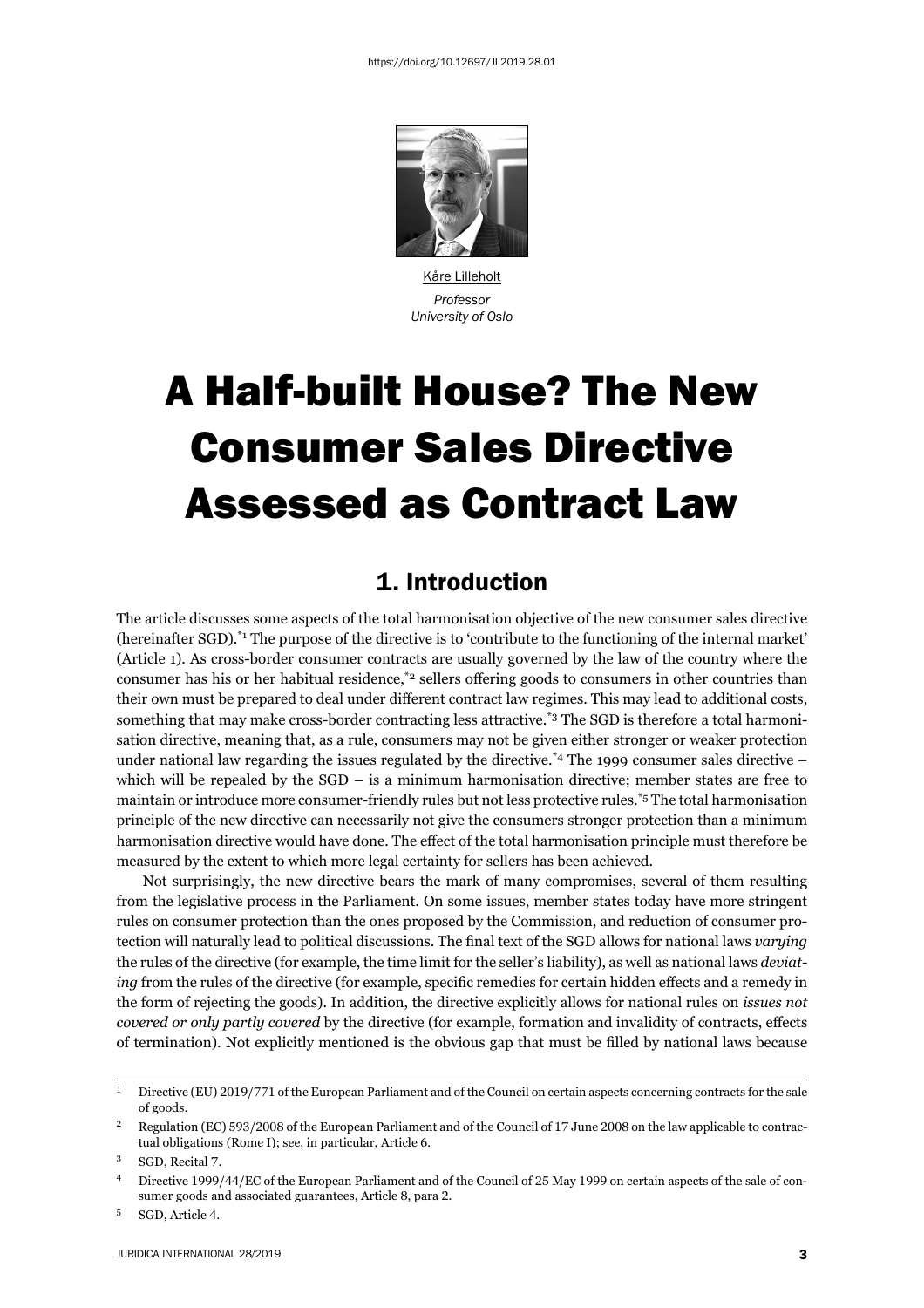the directive offers no rules on the *consumer's obligations* or remedies for non-performance of such obligations. A cross-border seller must be prepared for varying regimes concerning, for example, late payment of the agreed price. Some of the compromises and regulatory gaps mentioned here will be illustrated in a little more detail below.

The fact that regulation of a contractual relationship is incomplete is, of course, nothing new in EU legislation on consumer contracts, but this trait becomes more visible in a directive with the objective of total harmonisation – albeit a 'targeted' total harmonisation. The intended foreseeability for sellers venturing into cross-border sales is undermined by the incompleteness of the rules.

The proposal for a regulation on a common European sales law (hereinafter CESL) had a much wider scope, including, *inter alia*, rules on formation and validity of contracts and on the obligations of the buyer.\*6 Even that proposal was incomplete, assessed as contract law, and would have had to be supplemented by national laws; only national legal systems can have the quality of being in principle exhaustive. The CESL turned out to be politically unacceptable and was withdrawn by the Commission. The many amendments to the SGD in the legislative process in the Parliament illustrate that even this more modest harmonisation is controversial.

#### 2. Rules that may be varied by national law

Perhaps the most important example of the directive allowing for national legislation that varies the rule of the directive is related to the time limits for the seller's liability for lack of conformity. According to the SGD's Article 10, para 1, the seller shall be liable for 'any lack of conformity which exists at the time when the goods were delivered and which becomes apparent within two years of that time'.

This two-year limit was a firm rule in the Commission's proposal and would have meant that longer limits for the seller's liability were not allowed.\*7 This was politically controversial, as it would lead to reduced consumer protection in some member states. Among these were Sweden, where the time limit is three years, and the EEA states Iceland and Norway, where it is five years for goods that are meant to last considerably longer than two years.\*8 Apart from this, such time limits may be inapplicable in several states in cases of fraud or violation of duties of good faith and fair dealing. In the Parliament, the provision in Article 10 was amended to the effect that member states may 'maintain or introduce' longer time limits (para 3). Member states are also allowed to rely only on general limitation periods (para 5) and, further, to allow contract terms reducing liability periods or limitation periods to one year for second-hand goods (para 6).

This means that the seller must be prepared to be liable for lack of conformity for a longer period than two years, depending on national legislation in each country. Such legislation is normally mandatory, and the seller should adjust his or her general contract conditions accordingly.

## 3. Where national law may deviate from the model of the directive

The SGD allows for national rules on 'specific remedies' in certain cases. These are remedies that are not included in the directive (a right to reject) or remedies that may be chosen outside the 'hierarchy' of remedies prescribed by the directive (specific remedies for certain 'hidden defects').

Article 3, para 7 of the SGD states that the directive 'shall not affect the freedom of the Member States to allow consumers to choose a specific remedy, if the lack of conformity becomes apparent within a period after delivery, not exceeding 30 days'. This opening for deviating national rules is obviously inspired by the

<sup>&</sup>lt;sup>6</sup> COM(2011) 635 final, Proposal for a Regulation of the European Parliament and of the Council on a Common European Sales Law.

COM(2015) 635 final, Proposal for a Directive of the European Parliament and of the Council on certain aspects concerning contracts for the online and other distance sales of goods, Article 14.

<sup>ɹ</sup> Sweden: *konsumentköplag ɲɺɺɱ:ɴɶɳ* (Consumer Sales Act), Section ɳɴ; Iceland: *lög um neytendakaup ɳɱɱɴ nr. ɵɹ ɳɱ. mars* (Consumer Sales Act), Section 27; Norway: *lov 13. mai 1987 nr. 27 om kjøp* (Sale of Goods Act), Section 27.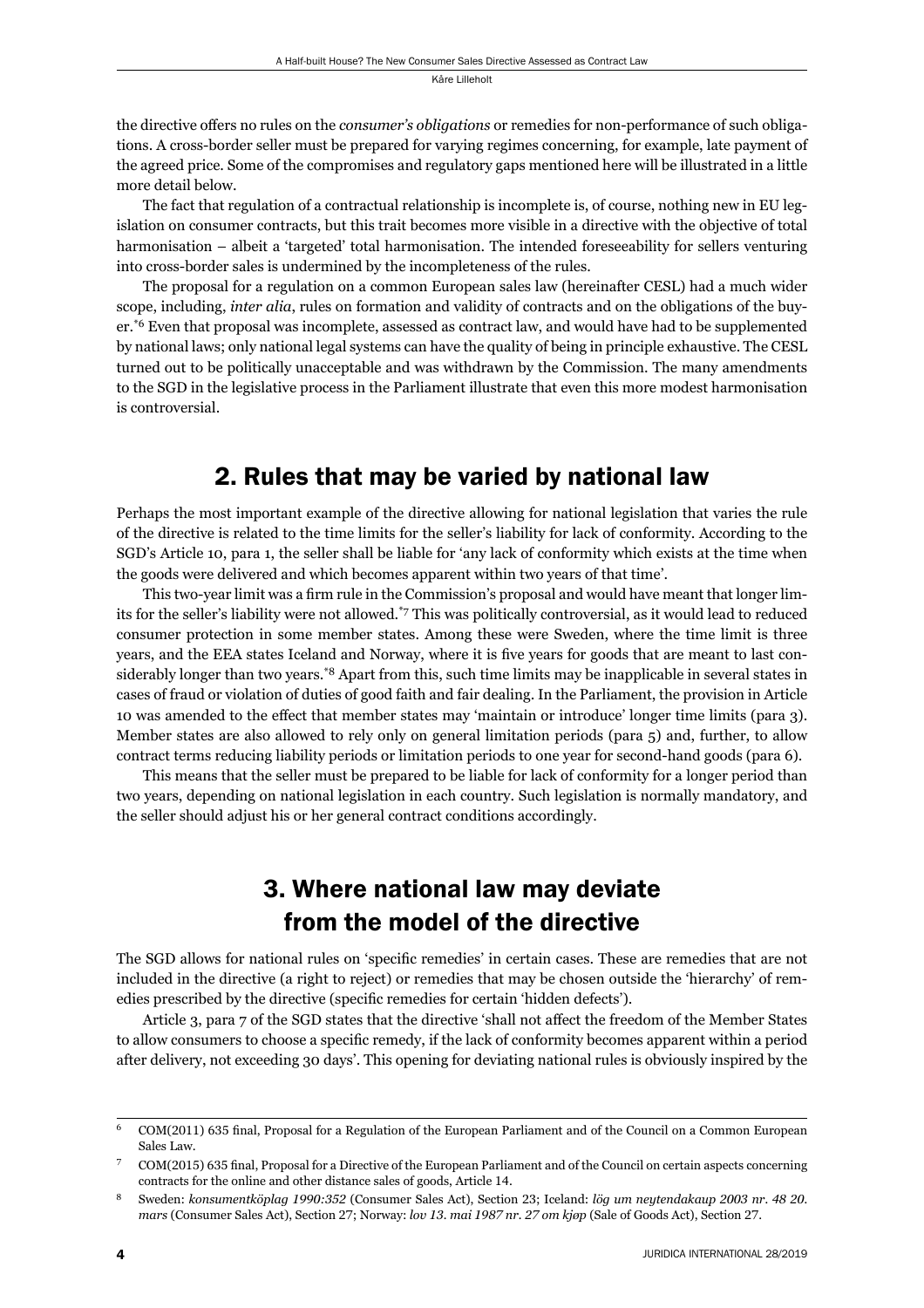common law rules on the right to reject the goods,\*9 and it was added as a result of the legislative process in the Parliament.

This right in English law to reject non-conforming goods without further requirements is a powerful remedy that in real terms implies a termination of the contract at an early stage. The right 'entitles the consumer to reject the goods and treat the contract as at an end'.<sup>\*10</sup> This means that the consumer makes the goods available for the seller and that the seller must give the consumer a refund.\*11 The remedy was kept in the Consumer Rights Act 2015 even though it is not part of the 1999 directive on consumer sales.<sup>\*12</sup> Such a deviation from the directive was, of course, unproblematic under a minimum harmonisation regime, but it could not have been upheld under the new directive without a basis for derogation.

The other exception in Article 3, para 7 of the SGD makes it clear that the directive 'shall not affect national rules not specific to consumer contracts providing for specific remedies for certain types of defects that were not apparent at the time of conclusion of the sales contract'. This exception is obviously inspired by rules on legal guarantees against hidden defects that have their roots in Roman law, and that are still to be found, for example, in the French civil code. $*13$  This basis for derogation, too, was added during the parliamentary process.

Under French law, a hidden defect that gravely affects the intended use of the goods may, on certain conditions, give the buyer a right to choose between two remedies, which largely correspond to the directive's termination and price reduction. In addition, the buyer may claim damages. These remedies are today regarded as alternatives to the remedies laid down in the legislation transposing the 1999 consumer sales directive.\*14 The point of this right to choose seems to be that the buyer does not have to accept cure by the seller in the form of repair or replacement.

These openings for deviating rules mean that a seller must be prepared to face a model of remedies different from the one of the SGD. The wording of Article 3, para 7 is broad enough to allow even specialities *beyond* the rules mentioned here, which inspired the exceptions.

#### 4. National rules of general contract law supplementing the directive

The SGD 'shall not affect the freedom of Member States to regulate aspects of general contract law, such as rules on the formation, validity, nullity or effects of contracts, including the consequences of the termination of a contract, in so far as they are not regulated in this Directive, or the right to damages' (Article 3, para 6). This provision points to a vast range of rules that are not covered by the directive or are only partially covered by it. That is so even if one thinks only of sale of goods contracts, leaving aside all other contracts. The directive has a narrow scope, mainly limited to lack of conformity and remedies for such lack of conformity. Other rules regarding the contractual relationship in a contract for the sale of goods are mostly *not* harmonised by EU law. A few rules on delay and on passing of risk are harmonised in the consumer rights directive, in addition to the right of withdrawal.\*15 General rules on unfair terms in non-negotiated consumer contracts are laid down in the unfair contract terms directive.<sup>\*16</sup> Some rules of the consumer credit directive can affect the contractual relationship in consumer credit sales of goods.<sup>\*17</sup> Apart from this, there is legislation regarding marketing, e-commerce, and information duties indirectly affecting consumer contracts for the sale of goods, but contractual effects, if any, of contravention of such legislation have mostly

<sup>&</sup>lt;sup>9</sup> In this connection, see the Consumer Rights Act 2015, sections 19(3), 20, and 22.

<sup>&</sup>lt;sup>10</sup> Consumer Rights Act 2015, Section 20(4).

<sup>&</sup>lt;sup>11</sup> Consumer Rights Act, Section 20(7).

<sup>&</sup>lt;sup>12</sup> For discussion, see P. Giliker, 'The Consumer Rights Act 2015 – a Bastion of European Consumer Rights?', Legal Studies, vol. 37, no. 1 2017, pp. 78–102 on pp. 86–88. – DOI: https://doi.org/10.1111/lest.12139.

 $13$  French civil code, articles  $1641-1649$ .

<sup>&</sup>lt;sup>14</sup> O. Barret, "Vente (3° effets)", *Répertoire de droit civil (Dalloz online)*, Paris 2007 (2019) (http://www.dalloz.fr/), no. 535.

<sup>&</sup>lt;sup>15</sup> Directive 2011/83/EU of the European Parliament and of the Council of 25 October 2011 on consumer rights.

 $16$  Council Directive  $93/13/EEC$  of  $5$  April 1993 on unfair terms in consumer contracts.

<sup>&</sup>lt;sup>17</sup> Directive 2008/48/EC of the European Parliament and of the Council of 23 April 2008 on credit agreements for consumers.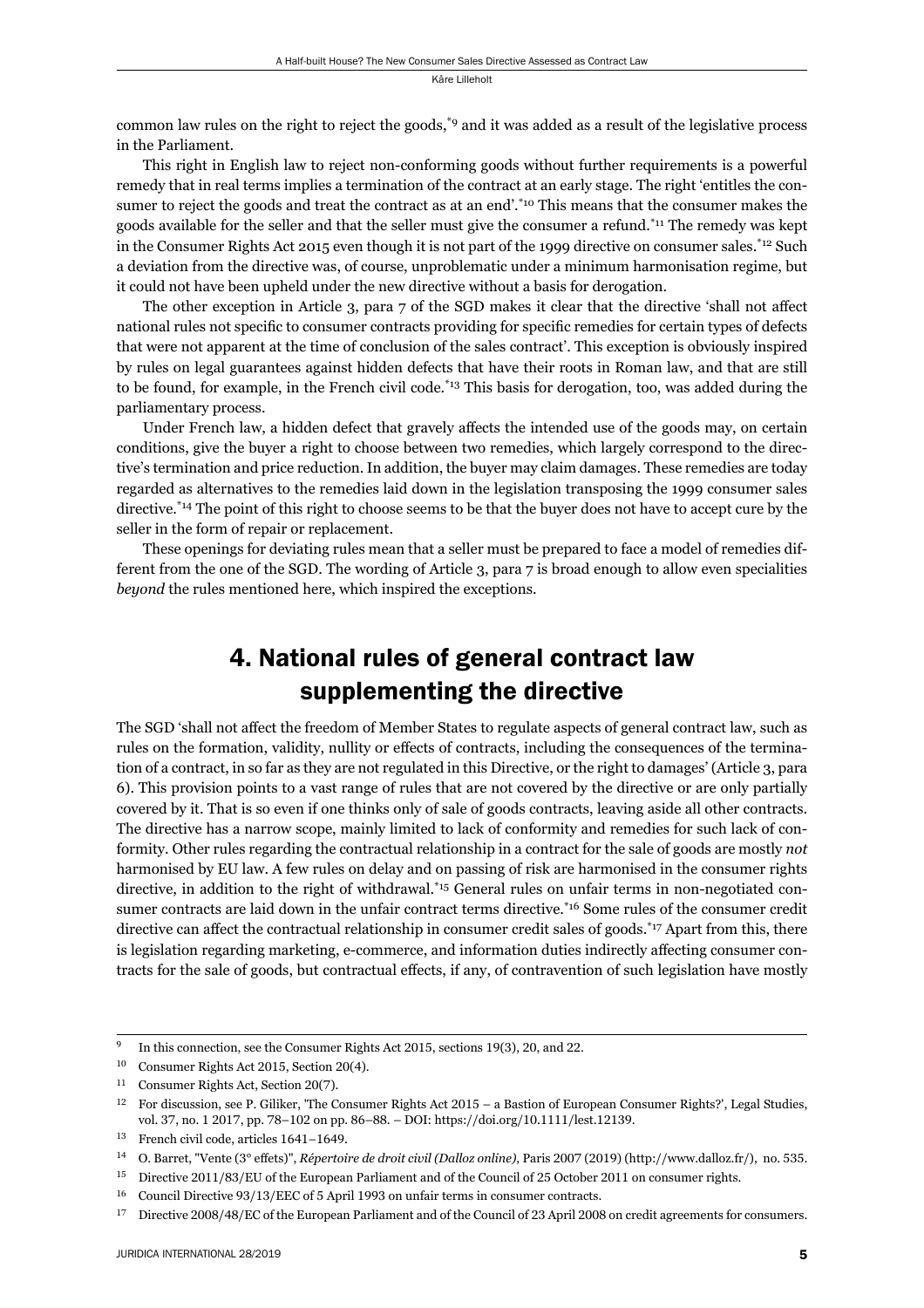been left to national regulation. In sum, this means that the seller's rights and obligations may vary to a great extent, depending on general national law on contracts.

In most cases, questions of the binding effects of the contract are governed by the law of the country where the consumer has his or her habitual residence.<sup>\*18</sup> Here, only one example will be discussed in order to illustrate the close connection between rules on conformity and rules on the binding effect of contracts, namely invalidity because of the seller withholding information on the quality of the goods.

In Denmark, Finland, Iceland, Norway, and Sweden, the sale of goods acts have provisions to the effect that withholding of information may constitute non-conformity of the goods. This is the case if the seller has not disclosed to the buyer circumstances that the seller is expected to have known of and that the buyer had reason to expect to be informed about. In Denmark, the rule applies in consumer sales only, while it applies to all sale of goods contracts and even to some other contracts in the other countries.<sup>\*19</sup> There is no such provision in the SGD. Under the directive, incorrect information may lead to non-conformity, but withheld information does not.

Under some national laws, withholding information – including information related to the quality of the goods – may lead to invalidity of a contract for mistake. However, such rules are not the same from country to country,<sup>\*20</sup> and there is no EU harmonisation at this point (under the proposal for a common European sales law, withholding information that good faith and fair dealing would have required a party to disclose could make the contract avoidable, per Article 48). Hence, the seller must be prepared to incur information duties with contractual consequences in some countries but not necessarily in all. Whether or not the Nordic countries – under a total harmonisation directive – can keep their rules on withholding of information as a lack of conformity remains to be seen.

Member states are, as already mentioned, free to regulate the 'effects' of contracts. This rather vague expression can be found in national legislation, seemingly without any generally accepted meaning.<sup>\*21</sup> For our purpose, one example suffices: the new provision on change of circumstances in the French civil code (*imprévision*, Article 1195) belongs to the chapter on the effects of contracts. Such rules, as well as – for example – the German rules on *Störung der Geschäftsgrundlage* and on termination for a compelling reason, and the 'general clause' of contract law found in the Nordic countries,<sup>\*22</sup> obviously may be maintained or introduced in national laws, quite independent of the SGD. The rules vary from country to country and the seller must be prepared for different outcomes. What happens, say, with the contract for the sale of an expensive car if there is an extraordinary rise in market prices for such cars between conclusion of the contract and delivery? And what if it turns out after conclusion of the contract that the car does not meet the environment standards in the consumer's home country? The proposal for a common European law was meant to harmonise even rules on such issues (CESL, Article 89).<sup>\*23</sup>

Closely connected with the rules on change of circumstances are rules on the consumer's right to damages, not least regarding the seller's possible excuses for a lack of conformity. The consumer's right to damages is mentioned in the recitals of the SGD as an 'essential element of sales contract', and it is stated that

 $18$  Rome I Regulation (fn. 2), articles 10 and 6.

<sup>&</sup>lt;sup>19</sup> References regarding consumer sales: (Denmark) *lov om køb LBK nr. 140 af 17/02/2014* (Sale of Goods Act, originally from 1906), Section 76(3); (Finland) *konsumentskyddslag 20.1.1978/38* (Consumer Protection Act), Section 4:14; (Iceland) *lög um neytendakaup 2003 nr. 48 20. mars* (Consumer Sales Act), Section 17 (cf. Section 16(1)(b)); (Norway) *lov 21. juni 2002 nr. 34 om forbrukerkjøp* (Consumer Sales Act), Section 16(1)(b) (cf. Section 17); (Sweden) konsumentköplag 1990:352  $(Consumer Sales Act)$ , Section  $16(3)(2)$  (cf. Section 17). See also K. Lilleholt, 'Application of General Principles in Private Law in the Nordic Countries', Juridica International 2013, pp. 12-19. – DOI: http://dx.doi.org/10.12697/issn1406-1082.

See, for example, H. Beale, 'Pre-Contractual Obligations: The General Contract Law Background', Juridica International, vol. XIV, no. I 2008, pp. 42–50. – DOI: http://dx.doi.org/10.12697/issn1406-1082; see also comparative notes in C. von Bar and E. Clive eds., *Principles, Definitions and Model Rules of European Private Law. Draft Common Frame of Reference (DCFR). Full Edition, 6 vols., Munich 2009, pp. 469-471. – DOI: https://doi.org/10.1515/9783866537279.* 

ɳɲ See, for example, the French civil code (*livre III, titre III, sous-titre I, chapitre IV*); the Italian civil code (*libro quarto, titolo II, capo V*). In the Draft Common Frame of Reference, there is Chapter 9 in Book II, on 'contents and effects of contracts'.

<sup>&</sup>lt;sup>22</sup> Germany: civil code §§ 313 and 314; Denmark: *lov nr. 242 af 8, maj 1917 om aftaler og andre retshandler på aftalerettens område*, most recently published as "LBK nr. ɲɺɴ af ɱɳ/ɱɴ/ɳɱɲɷ"; Finland: *lag om rättshandlingar på förmögenhetsrättens*  område 13.6.1929/228; Iceland: lög 1936 nr. 71. febrúar 1926 um samningsgerð, umboð og ógilda löggerninga; Norway: *lov 31. mai 1918 nr. 4 om avslutning av avtaler, om fuldmagt og om ugyldige viljeserklæringer; Sweden: lag (1915:218) om avtal och andra rättshandlingar på förmögenhetsrättens område* (Section 36 in each of these acts). See also comments in Lilleholt, 'Application of General Principles in Private Law in the Nordic Countries'.

<sup>&</sup>lt;sup>23</sup> See also the discussion in N. Jansen and R. Zimmermann, Commentaries on European Contract Laws, Oxford University Press: Oxford 2018, pp. 899-918.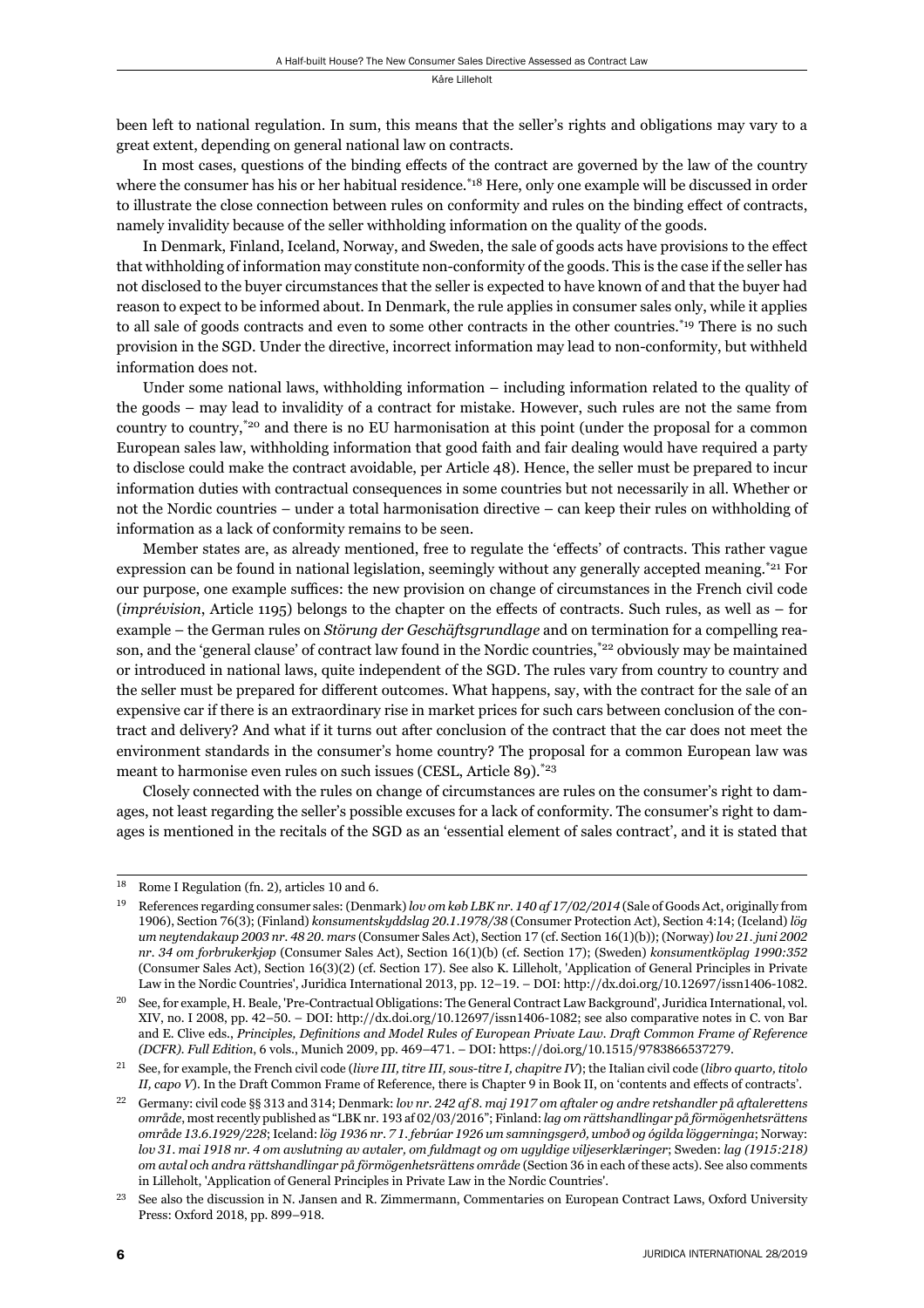the consumer should be 'entitled to claim compensation to any detriment caused by an infringement by the seller of this Directive' (Recital 61). Still, the rules on damages are left to national laws, with the rather over-optimistic justification that 'the existence of such a right to damages is already ensured in all Member States' (Recital 61). It is well known that the rules vary throughout Europe with regard to damages as a remedy for non-performance of contractual obligations, and a seller must be prepared to deal with different regimes in different countries also in this respect.<sup>\*24</sup> In comparison, the proposal for a common European sales law had rules also on this subject (CESL, Chapter 16).

Member states are free to regulate 'the consequences of the termination of a contract, in so far as they are not regulated in this Directive' (SGD, Article 3, para 6). The main consequences of a termination are regulated in the SGD's Article16, para 3: the buyer must return the goods to the seller, and the seller must reimburse the consumer for the price paid. The provision then states that '[f]or the purposes of this paragraph, Member States may determine the modalities for return and reimbursement'. The combined effect of Article 3, para 6 and Article 6, para 3 is not quite clear. Does the latter provision restrict national rules on return and reimbursement to 'modalities', and – in that case – what does the word 'modalities' mean? A practical issue is the extent to which the seller must pay interest on the money received and the buyer pay for the use made of the goods (see, for comparison, Article 174 CESL). Is this a 'modality' of return and reimbursement, and – if not – are the rules of the directive exhaustive on this matter, restricting the freedom laid down in Article 3, para 6 to regulate this issue as 'consequences of the termination of a contract'? Arguably, the best answer is that interest on money and payment for use can be regulated in national laws. If this is correct, the seller must be prepared to find different rules in each country.

### 5. National rules on the consumer's obligations under the contract

The SGD does not regulate the buyer's obligations under a sale of goods contract or the remedies for nonperformance of such obligations. This is the case also for the 1999 consumer sales directive. However, the effect of leaving out rules on this half of the contractual relationship becomes more conspicuous with a total harmonisation directive like the SGD. The balance of a contractual relationship always depends on the reciprocity of the parties' obligations. Again, the party risking surprises because of foreign rules is the seller – in most cases, the law of the consumer's home country governs the entire contract.

One example only will be highlighted in this article, namely the seller's right to require performance of the buyer's obligation to pay the price. In some countries, the seller cannot require performance of paying the price if the consumer terminates ('cancels') the contract prior to delivery. The seller is left with a claim for damages.<sup>\*25</sup> In some other countries, the seller can require performance, in principle.<sup>\*26</sup> The CESL had an exception for situations where the seller could reasonably have made a substitute trans action (Article 132). Admittedly, making a substitute transaction and claiming damages will in most cases be the practical reaction anyway – independent of the seller's formal rights – if the consumer is unwilling to receive the goods. It is still useful for the seller to be aware of the relevant rules and to take them into account when formulating the general sales conditions offered to customers.

<sup>&</sup>lt;sup>24</sup> See, for example, Jansen and Zimmermann, Commentaries on European Contract Laws (fn. 23), pp. 1435–1442.

ɳɶ See, for example, Finland: *konsumentskyddslag ɳɱ.ɲ.ɲɺɸɹ/ɴɹ* (Consumer Protection Act), Section ɶ:ɳɶ; Iceland: *lög um neytendakaup ɳɱɱɴ nr. ɵɹ ɳɱ. mars* (Consumer Sales Act), Section ɵɲ; Norway: lov ɳɲ. *juni ɳɱɱɳ nr. ɴɵ om forbrukerkjøp* (Consumer Sales Act), Section 41; Sweden: *konsumentköplag 1990:352* (Consumer Sales Act), Section 37. See also K. Lilleholt, 'The Draft Common Frame of Reference and "Cancellation" of Contracts', Juridica International, vol. XIV, no. 1 2008, pp. 111–117. – DOI: http://dx.doi.org/10.12697/issn1406-1082.

<sup>&</sup>lt;sup>26</sup> See the comparative notes in von Bar and Clive, eds., Principles, Definitions and Model Rules of European Private Law. Draft Common Frame of Reference (DCFR). Full Edition (fn. 20), pp. 826–828; see also Jansen and Zimmermann, Commentaries on European Contract Laws (fn. 23), pp. 1189-1202.